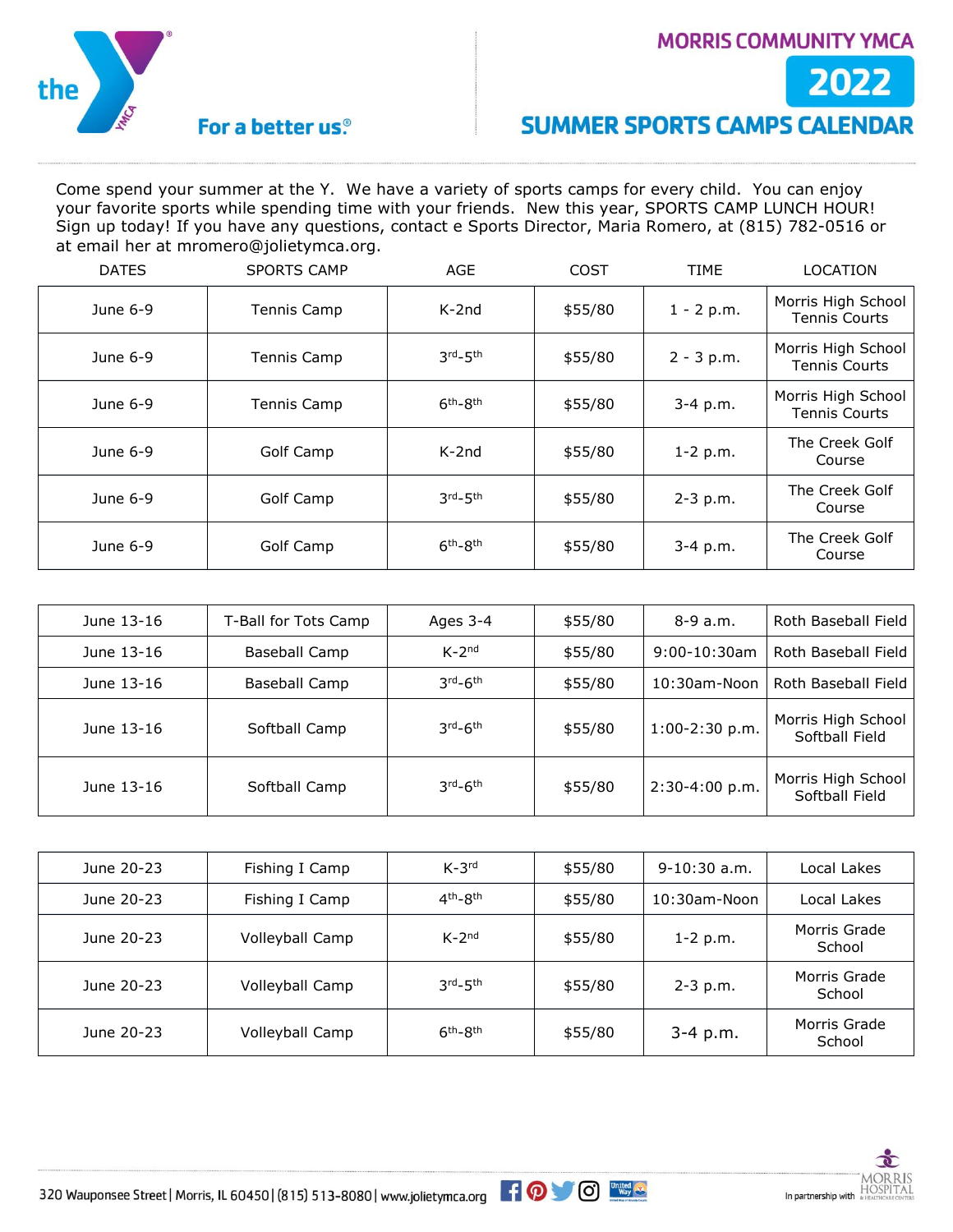2022



## For a better us.<sup>®</sup>

# **SUMMER SPORTS CAMPS CALENDAR**

| June 27-30 | <b>Bowling Camp</b>      | $K-3^{rd}$  | \$55/80 | $9-10:30$ a.m.  | Echo Lanes                                               |
|------------|--------------------------|-------------|---------|-----------------|----------------------------------------------------------|
| June 27-30 | <b>Bowling Camp</b>      | $4th - 8th$ | \$55/80 | $10:30 - N$ oon | Echo Lanes                                               |
| June 27-30 | <b>Biddy Soccer Camp</b> | Ages 3-4    | \$55/80 | Noon-1 p.m.     | Grundy County<br><b>Building Soccer</b><br>Fields        |
| June 27-30 | Soccer Camp              | $K-3^{rd}$  | \$55/80 | $1 - 2:30$ p.m. | <b>Grundy County</b><br><b>Building Soccer</b><br>Fields |
| June 27-30 | Soccer Camp              | $4th - 6th$ | \$55/80 | $2:30-4$ p.m.   | <b>Grundy County</b><br><b>Building Soccer</b><br>Fields |

| July 11-14 | Jr. Flag Football Camp | Ages $3-4$  | \$55/80 | $8-9a.m.$       | Morris High School<br>Practice Field |
|------------|------------------------|-------------|---------|-----------------|--------------------------------------|
| July 11-14 | Flag Football Camp     | $K-3^{rd}$  | \$55/80 | $9-10:30$ a.m.  | Morris High School<br>Practice Field |
| July 11-14 | Flag Football Camp     | $4th - 6th$ | \$55/80 | $10:30$ am-Noon | Morris High School<br>Practice Field |
| July 11-14 | Cheerleading Camp      | $K-3^{rd}$  | \$55/80 | $9-10:30$ a.m.  | Morris High School<br>Practice Field |
| July 11-14 | Cheerleading Camp      | $4th - 6th$ | \$55/80 | $10:30$ am-Noon | Morris High School<br>Practice Field |

| July 18-21 | Jr. Basketball Camp    | Ages 3-4    | \$55/80 | $8-9a.m.$      | Morris Grade<br>School |
|------------|------------------------|-------------|---------|----------------|------------------------|
| July 18-21 | <b>Basketball Camp</b> | $K-2^{nd}$  | \$55/80 | $9-10:30$ a.m. | Morris Grade<br>School |
| July 18-21 | <b>Basketball Camp</b> | 3rd-8th     | \$55/80 | 10:30am-Noon   | Morris Grade<br>School |
| July 18-21 | Dodgeball Camp         | $K-2^{nd}$  | \$55/80 | $1 - 2 p.m.$   | Morris Grade<br>School |
| July 18-21 | Dodgeball Camp         | $3rd - 5th$ | \$55/80 | $2 - 3 p.m.$   | Morris Grade<br>School |
| July 18-21 | Dodgeball Camp         | $6th-8th$   | \$55/80 | $3-4$ p.m.     | Morris Grade<br>School |